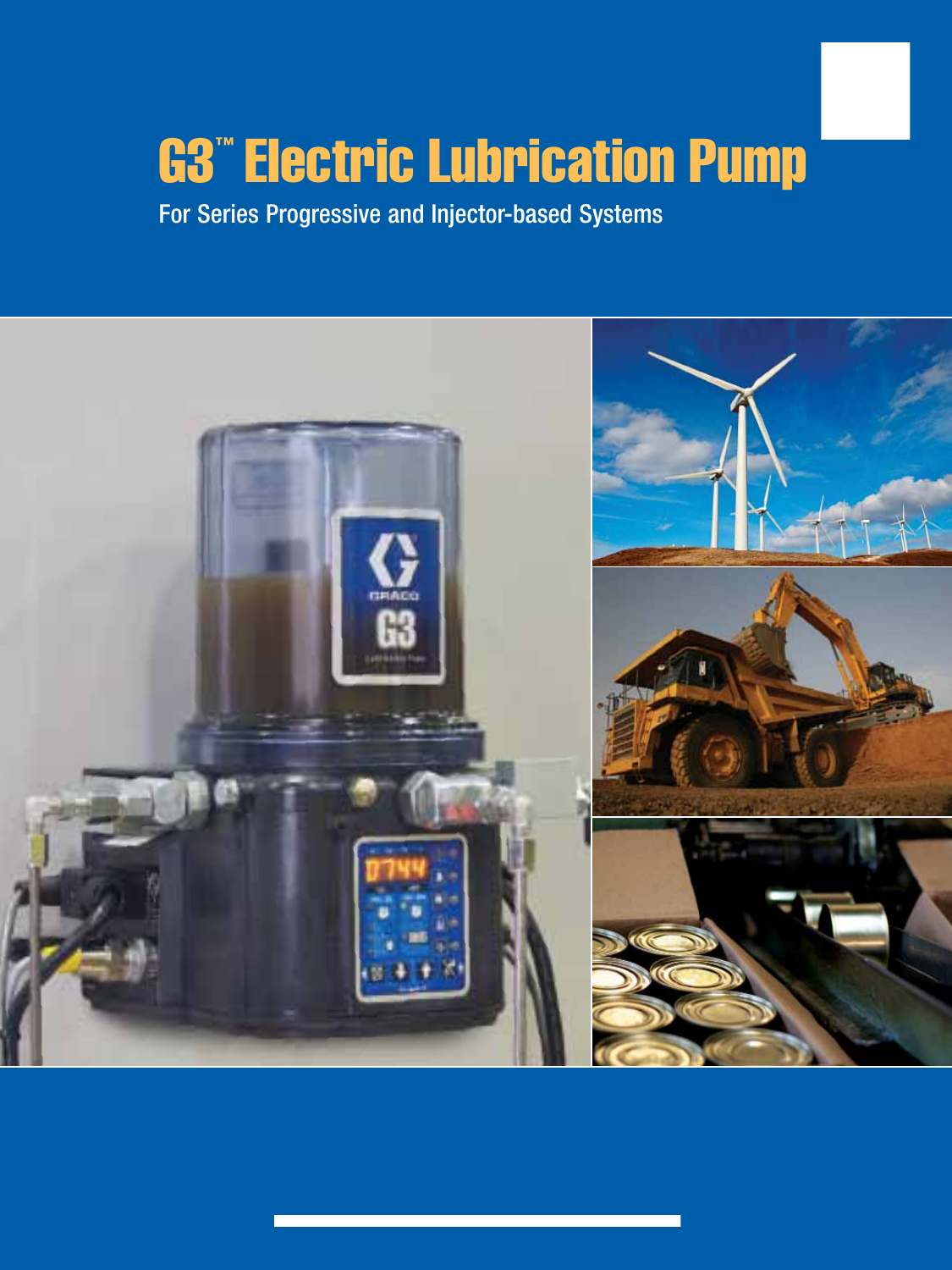## Versatile Design Helps Solve Today's Lubrication Challenges.



### Why G3 is Better

#### Two in One Design Does More!

G3's flexible design works with injector-based and series progressive systems. A cost-effective pump designed to serve multiple markets and applications.

#### Options that fit your business

Three controllers to choose from with multiple zone and feedback options. Includes one adjustable pump element–standard, plus room for two more. Multiple reservoir and more! The ultimate in flexibility–for a high value, custom fit on your application.

#### Built-in Tools To Help you Succeed

Work faster and smarter with Graco's exclusive Data Management System™ (DMS). Find out exactly how your lubrication system is performing and how well it's lubricated. Tracks history, provides data protection, upload or download data using a simple USB flash drive.

#### World Wide Support with Experienced Professionals

Graco wants to help you become more successful. Our staff of professional engineers, designers, field experts and customer service representatives are at your service. We invite you to call on us to partner in your next project.

### Extend machinery life, reduce operating costs and increase productivity with a Graco G3 today!

### Take a look inside– we think you'll like what you see

Designed from the inside–out for longer lasting performance and reliability. G3 meets changing temperatures, challenging installation requirements and changing grease types headon. Graco's newest electric pump delivers high performance results in real world application conditions.



#### Advanced Flow Dynamics Specially contoured base funnels grease

directly to the pump inlet to significantly reduce stagnant flow areas where soaps and grease fillers can accumulate.



Adjustable Stroke Pump With G3, adjustability comes standard! Eliminate the need to purchase additional fixed output elements or high-priced adjustable elements.



Load Minimizing Drive Each G3 piston pump element is offset from the main motor shaft resulting in less stress on the motor and internal components.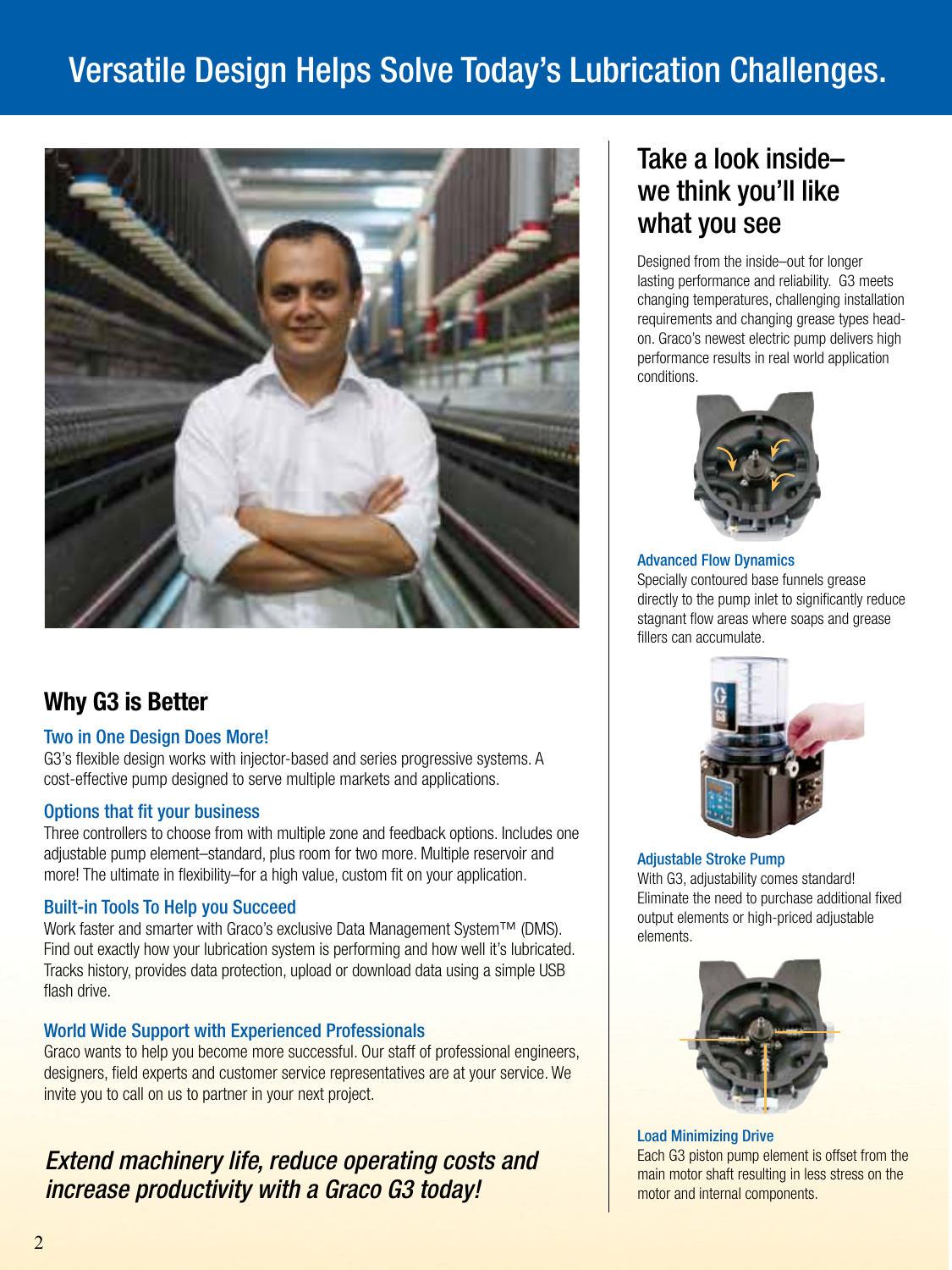## Versatile, Hard-working Pump

## Designed for You to Succeed

#### Two Reservoir Types

Stirring paddle with wiper arm to keep material from separating. Follower plate available for extreme angle installations

#### Power Choices

Connect to DC (12 or 24v) and AC (90-240v) power sources with CPC or DIN-style connectors for easy, no hassle installations

#### Vent Valve Output

Combine Max controller with a vent valve for injectorbased systems

#### Three Controller Options

Choose from Standard, Pro and Max controller options–buy only what you need for your application



#### Multiple Reservoir Sizes

Choice of 2, 4, 8, 12 or 16 liter U.V. resistant, high-impact reservoirs for oil and grease to meet the needs of your equipment

#### Three Pump Elements

 G3 comes standard with one adiustable pump element installed–add up to two more for higher output on large projects

#### Multiple Cycle and Pressure Inputs

Mix and match up to three cycle and pressure switches for custom installations and feedback

#### Machine Count Input

Machine count input to manage equipment with unpredictable lubrication requirements



#### Data Management System™ (DMS)

- Simple data transfer to your PC via USB flash drive for further analysis using Excel® or Notepad®
- Provides performance history for lube system events, such as cycle detection, error logs and allows a quick check of lubrication performance to meet your system requirements
- Preferred lube cycle program can be stored and transferred to other G3 pumps in your fleet for quick and accurate repeatability
- Provides you the comfort and security in knowing your pump is being properly maintained and your lube system is protecting your valuable asset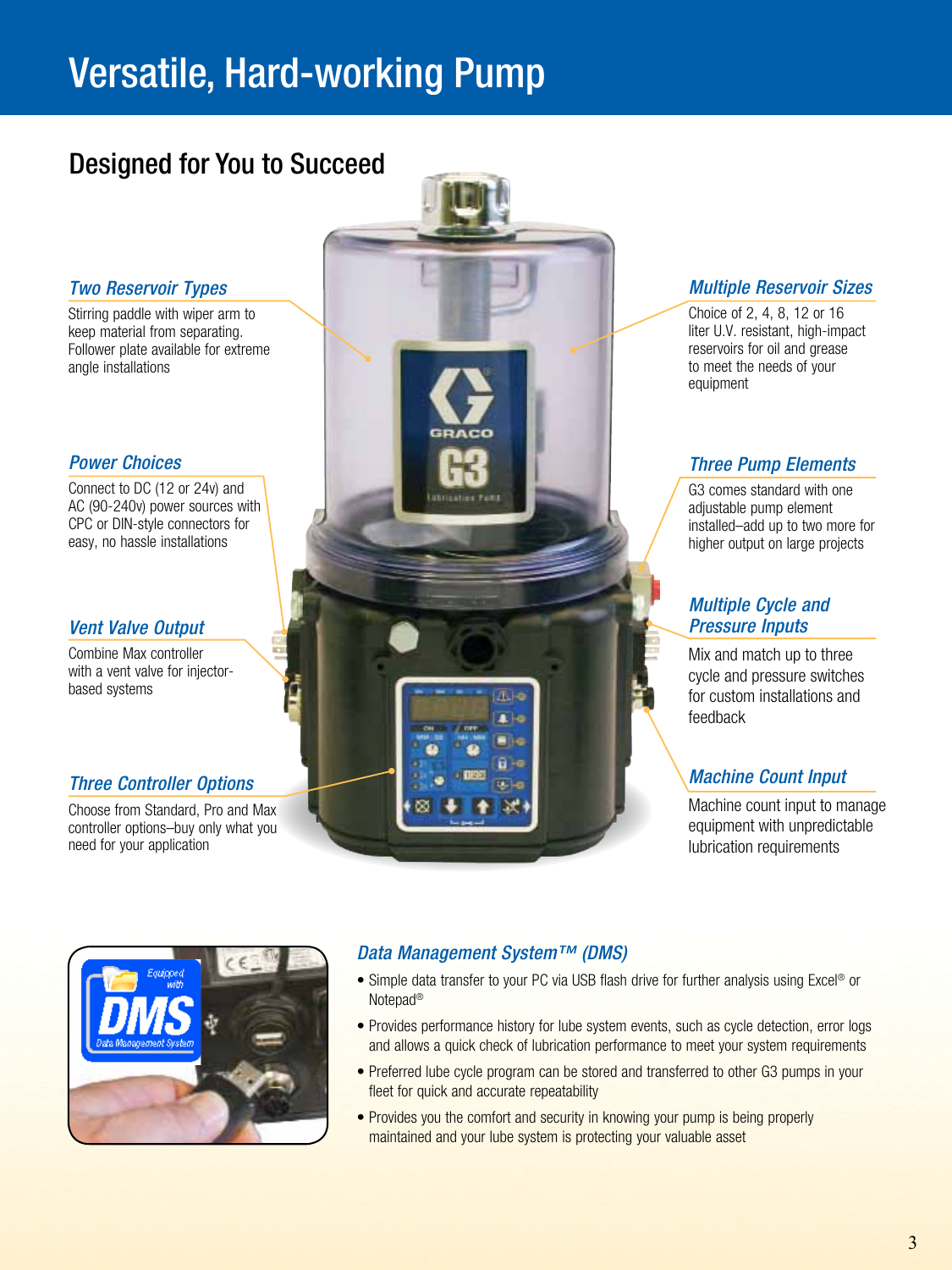## Control for Your Business

## Standard, Pro and Max

Choose the level of control you need for your series progressive or injector based applications.



#### G3 Standard

- No internal controller–use with separate or existing machine control for a low cost solution
- Capable of sending a low level signal to your external controller or PLC



#### G3 Pro

- Built-in controller with selectable pump on/pump off timer
- Low level indicator provides low warning and shut-down alarm
- Manual run initiates lube cycle on-demand (remote option also available)
- Password protection safeguards settings
- Pre-lube function can initiate lube cycle on start-up

## Check out the full-featured G3 Max

- 1) Easy-to-read LED display 2 Clearly identified pump on/off indication
- 3) Monitoring of up to three independent zones
- 4) Programmable machine count feature
- 5 Alarm signal of lube system shutdown
- **6** Warning signal prior to lube system shutdown
- 7 Low level indication
- 8 Password protected access to control
- **9** Pre-lube capability
- 10 Easy-to-use navigation keys





#### G3 Max

- Built-in controller with selectable pump on/pump off timer
- Low level indicator provides low warning and shut-down alarm
- Manual run initiates lube cycle on-demand (remote option also available)
- Password protection safeguards
- Pre-lube function can initiate lube cycle on start-up
- Up to three pressure or cycle switch inputs to ensure proper lubrication cycles
- Mix/match cycle and pressure switches for custom installations and feedback
- Machine count input-ideally suited for inconsistently used equipment
- Fault indication to external alarms
- Optional Data Management System™ (DMS)

#### Tech Specs

|                                                     | Power  12 VDC, 24 VDC, 90-240 VAC                                                                                               |
|-----------------------------------------------------|---------------------------------------------------------------------------------------------------------------------------------|
|                                                     | Operating Temperature -13 to 158° F (-25 to 70° C)                                                                              |
|                                                     |                                                                                                                                 |
|                                                     | Adjustable Pump Output Per Element Per Minute                                                                                   |
|                                                     | 0.12 in <sup>3</sup> , 0.18 in <sup>3</sup> , 0.25 in <sup>3</sup> (2 cm <sup>3</sup> , 3 cm <sup>3</sup> , 4 cm <sup>3</sup> ) |
|                                                     | Lube Type  Oil or Grease, up to NLGI #2                                                                                         |
| *Conforms to UL 73, certified to CSA 22.2 No. 68-09 | Certifications/RatingsCE, ETL*, IP69K                                                                                           |
|                                                     |                                                                                                                                 |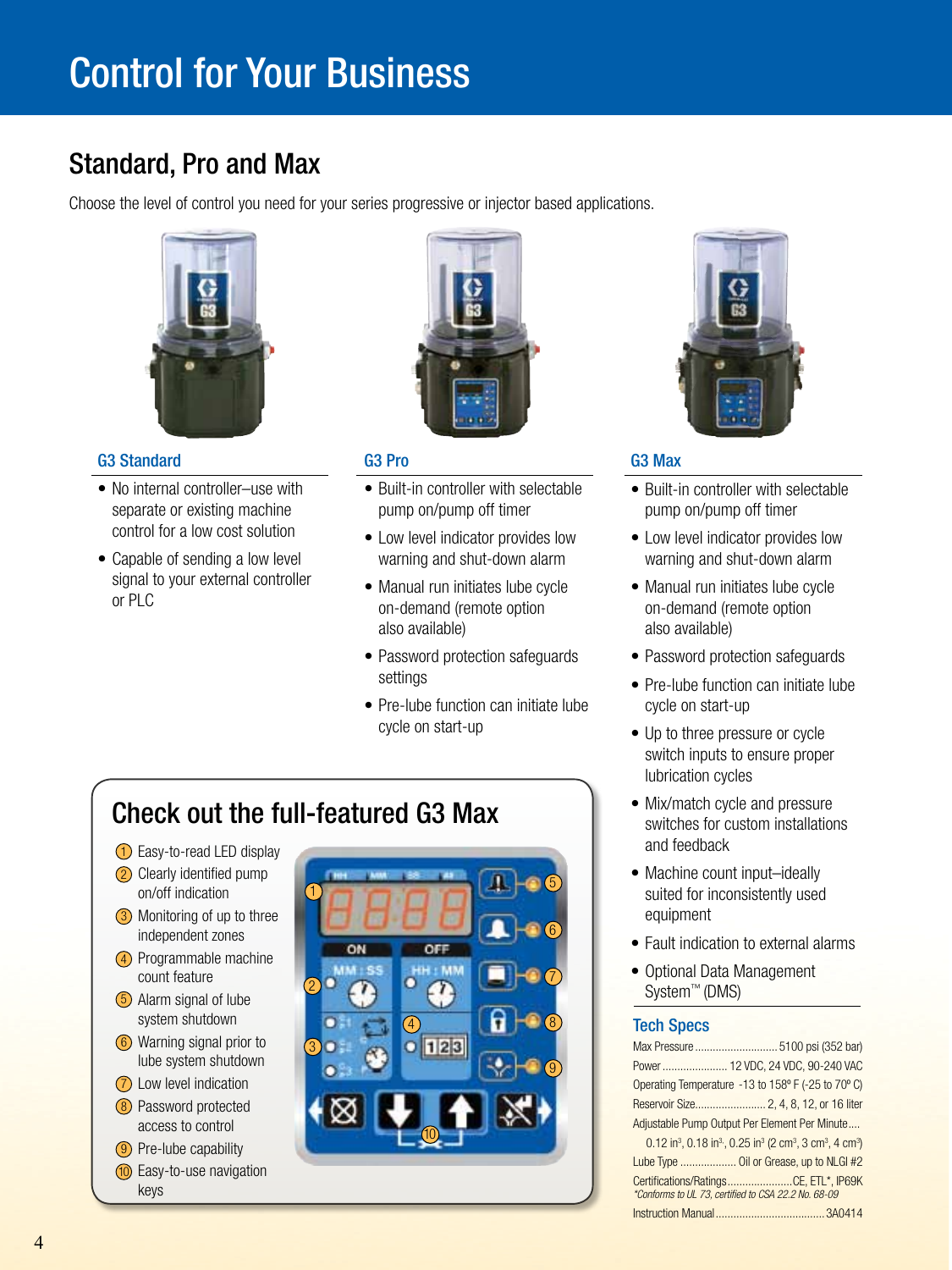

#### G3 Standard

Comes standard with no controller for use with separate or existing machine control for a low cost solution. Capable of sending a low level signal to your external controller or PLC

|                | Reservoir<br>Size | Part<br><b>Number</b> | Voltage    | Wiper<br>Arm | Follower<br>Plate | External<br><b>Low Level</b> | Power<br>Connection |
|----------------|-------------------|-----------------------|------------|--------------|-------------------|------------------------------|---------------------|
|                |                   | 96G000                | 12 VDC     | $\mathsf X$  |                   |                              | <b>CPC</b>          |
|                |                   | 96G003                | 12 VDC     | $\mathsf X$  |                   | $\mathsf{X}$                 | <b>CPC</b>          |
|                |                   | 96G001                | 24 VDC     | $\mathsf X$  |                   |                              | <b>CPC</b>          |
|                |                   | 96G005                | 24 VDC     | $\mathsf X$  |                   | χ                            | <b>CPC</b>          |
|                | 2 liter           | 96G006                | 24 VDC     |              | $\mathsf X$       | $\mathsf{X}$                 | <b>CPC</b>          |
|                |                   | 96G002                | 90-240 VAC | $\mathsf X$  |                   |                              | <b>DIN</b>          |
|                |                   | 96G007                | 90-240 VAC | $\chi$       |                   | χ                            | <b>DIN</b>          |
|                |                   | 96G008                | 90-240 VAC |              | $\sf X$           | Χ                            | <b>DIN</b>          |
|                |                   | 96G038                | 12 VDC     | $\mathsf X$  |                   |                              | <b>CPC</b>          |
|                |                   | 96G044                | 12 VDC     | $\mathsf X$  |                   | $\mathsf{X}$                 | <b>CPC</b>          |
|                |                   | 96G040                | 24 VDC     | $\mathsf X$  |                   |                              | <b>CPC</b>          |
| Grease         | 4 liter           | 96G048                | 24 VDC     | $\mathsf X$  |                   | Χ                            | <b>CPC</b>          |
|                |                   | 96G053                | 24 VDC     |              | $\chi$            | $\mathsf{X}$                 | <b>CPC</b>          |
|                |                   | 96G042                | 90-240 VAC | $\mathsf X$  |                   |                              | <b>DIN</b>          |
|                |                   | 96G055                | 90-240 VAC | $\mathsf X$  |                   | Χ                            | <b>DIN</b>          |
|                |                   | 96G062                | 90-240 VAC |              | $\mathsf{X}$      | $\mathsf{\overline{X}}$      | <b>DIN</b>          |
|                |                   | 96G039                | 12 VDC     | $\mathsf X$  |                   |                              | <b>CPC</b>          |
|                |                   | 96G045                | 12 VDC     | $\mathsf X$  |                   | Χ                            | <b>CPC</b>          |
|                |                   | 96G049                | 24 VDC     | $\mathsf X$  |                   | Χ                            | <b>CPC</b>          |
|                | 8 liter           | 96G041                | 24 VDC     | $\mathsf X$  |                   |                              | <b>CPC</b>          |
|                |                   | 96G043                | 90-240 VAC | $\mathsf X$  |                   |                              | <b>DIN</b>          |
|                |                   | 96G056                | 90-240 VAC | $\mathsf X$  |                   | $\mathsf{X}$                 | <b>DIN</b>          |
|                | 12 liter          | 96G057                | 90-240 VAC | $\mathsf X$  |                   | Χ                            | <b>DIN</b>          |
|                | 16 liter          | 96G058                | 90-240 VAC | $\mathsf{X}$ |                   | X                            | <b>DIN</b>          |
|                | 2 liter           | 96G050                | 24 VDC     | $\mathsf X$  |                   | $\mathsf{X}% _{0}$           | <b>CPC</b>          |
|                |                   | 96G059                | 90-240 VAC | $\mathsf X$  |                   | Χ                            | <b>DIN</b>          |
| $\overline{5}$ |                   | 90G051                | 24 VDC     | $\mathsf{X}$ |                   | $\overline{\mathsf{X}}$      | <b>CPC</b>          |
|                | 4 liter           | 96G060                | 90-240 VAC | $\mathsf X$  |                   | Χ                            | <b>DIN</b>          |
|                |                   | 96G052                | 24 VDC     | $\mathsf X$  |                   | Χ                            | <b>CPC</b>          |
|                | 8 liter           | 96G061                | 90-240 VAC | $\mathsf X$  |                   | Χ                            | <b>DIN</b>          |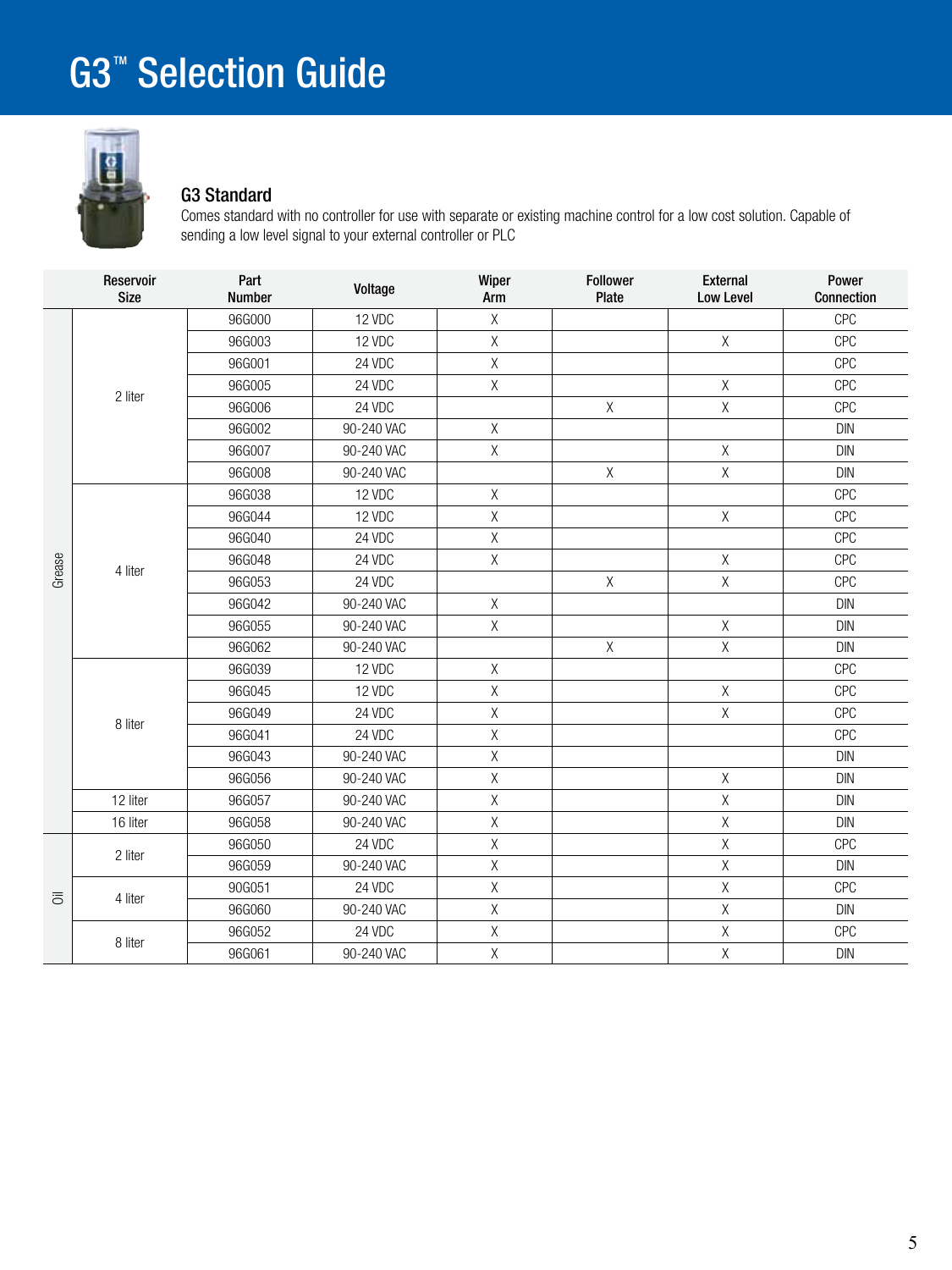

#### G3 Pro

Built-in controller with selectable pump on/pump off timer has low level indicator providing low warning and shut-down alarm. Comes with manual run and password protection with pre-lube function to initiate lube cycle on start-up.

|                               | Reservoir<br><b>Size</b> | Part<br><b>Number</b> | Voltage    | <b>Manual</b><br>Run | Wiper<br>Arm | Follower<br>Plate | External<br>Low Level | Power<br>Connection              |
|-------------------------------|--------------------------|-----------------------|------------|----------------------|--------------|-------------------|-----------------------|----------------------------------|
|                               |                          | 96G027                | 12 VDC     |                      | X            |                   |                       | <b>CPC</b>                       |
|                               |                          | 96G033                | 12 VDC     | $\mathsf A$          | $\mathsf X$  |                   | $\mathsf A$           | CPC-5 Pin                        |
|                               |                          | 96G028                | 24 VDC     |                      | $\mathsf X$  |                   |                       | <b>CPC</b>                       |
|                               |                          | 96G011                | 24 VDC     | $\mathsf X$          | $\mathsf X$  |                   | $\sf X$               | <b>CPC</b>                       |
|                               | 2 liter                  | 96G012                | 24 VDC     | $\mathsf X$          |              | $\chi$            | $\sf X$               | CPC                              |
|                               |                          | 96G034                | 24 VDC     | $\mathsf A$          | χ            |                   | $\mathsf A$           | CPC-5 Pin                        |
|                               |                          | 96G029                | 90-240 VAC |                      | $\mathsf X$  |                   |                       | <b>DIN</b>                       |
|                               |                          | 96G013                | 90-240 VAC |                      | $\mathsf{X}$ |                   | $\sf X$               | <b>DIN</b>                       |
|                               |                          | 96G014                | 90-240 VAC |                      |              | $\mathsf X$       | $\sf X$               | <b>DIN</b>                       |
|                               |                          | 96G135                | 12 VDC     |                      | $\mathsf X$  |                   |                       | <b>CPC</b>                       |
|                               |                          | 96G147                | 12 VDC     | $\mathsf A$          | $\mathsf X$  |                   | $\mathsf A$           | CPC-5 Pin                        |
|                               |                          | 96G137                | 24 VDC     |                      | $\chi$       |                   |                       | CPC                              |
|                               |                          | 96G068                | 24 VDC     | $\mathsf X$          | $\mathsf X$  |                   | $\mathsf X$           | CPC                              |
|                               | 4 liter                  | 96G073                | 24 VDC     | $\mathsf X$          |              | $\mathsf X$       | $\sf X$               | CPC                              |
|                               |                          | 96G149                | 24 VDC     | $\mathsf A$          | $\chi$       |                   | $\mathsf A$           | CPC-5 Pin                        |
| Grease                        |                          | 96G139                | 90-240 VAC |                      | $\mathsf X$  |                   |                       | <b>DIN</b>                       |
|                               |                          | 96G075                | 90-240 VAC |                      | $\mathsf X$  |                   | $\sf X$               | <b>DIN</b>                       |
|                               |                          | 96G082                | 90-240 VAC |                      |              | χ                 | $\sf X$               | <b>DIN</b>                       |
|                               |                          | 96G136                | 12 VDC     |                      | $\chi$       |                   |                       | CPC                              |
|                               |                          | 96G148                | 12 VDC     | $\mathsf{A}$         | $\mathsf X$  |                   | $\mathsf A$           | CPC-5 Pin                        |
|                               |                          | 96G138                | 24 VDC     |                      | $\mathsf X$  |                   |                       | CPC                              |
|                               |                          | 96G069                | 24 VDC     | $\chi$               | $\mathsf X$  |                   | X                     | <b>CPC</b>                       |
|                               | 8 liter                  | 96G150                | 24 VDC     | $\mathsf A$          | $\mathsf X$  |                   | $\mathsf A$           | CPC-5 Pin                        |
|                               |                          | 96G140                | 90-240 VAC |                      | $\mathsf X$  |                   |                       | <b>DIN</b>                       |
|                               |                          | 96G158                | 24 VDC     | $\mathsf A$          | $\mathsf X$  |                   | Α                     | CPC-5 Pin                        |
|                               |                          | 96G076                | 90-240 VAC |                      | Χ            |                   | $\sf X$               | DIN                              |
|                               |                          | 96G163                | 24 VDC     | $\mathsf A$          | $\mathsf X$  |                   | Α                     | CPC-5 Pin                        |
|                               | 12 liter                 | 96G077                | 90-240 VAC |                      | $\mathsf X$  |                   | $\mathsf X$           | ${\sf DIN}$                      |
|                               | 16 liter                 | 96G167                | 24 VDC     | A                    | $\chi$       |                   | $\mathsf A$           | CPC-5 Pin                        |
|                               |                          | 96G078                | 90-240 VAC |                      | $\mathsf X$  |                   | $\sf X$               | <b>DIN</b>                       |
|                               |                          | 96G070                | 24 VDC     | $\mathsf{X}$         | $\mathsf X$  |                   | $\sf X$               | <b>CPC</b>                       |
|                               | 2 liter                  | 96G079                | 90-240 VAC |                      | $\mathsf X$  |                   | X                     | <b>DIN</b>                       |
|                               |                          | 96G071                | 24 VDC     | X                    | $\sf X$      |                   | $\sf X$               | <b>CPC</b>                       |
| $\overline{\overline{\circ}}$ | 4 liter                  | 96G080                | 90-240 VAC |                      | $\sf X$      |                   | X                     | <b>DIN</b>                       |
|                               |                          | 96G072                | 24 VDC     | $\mathsf{X}$         | $\mathsf X$  |                   | X                     | CPC                              |
|                               | 8 liter                  | 96G081                | 90-240 VAC |                      | $\mathsf X$  |                   | X                     | $\mathsf{D}\mathsf{I}\mathsf{N}$ |

A = On these Pro Control models the remote manual run input, remote low level warning output and power are combined in the CPC-5 Pin connector and cord.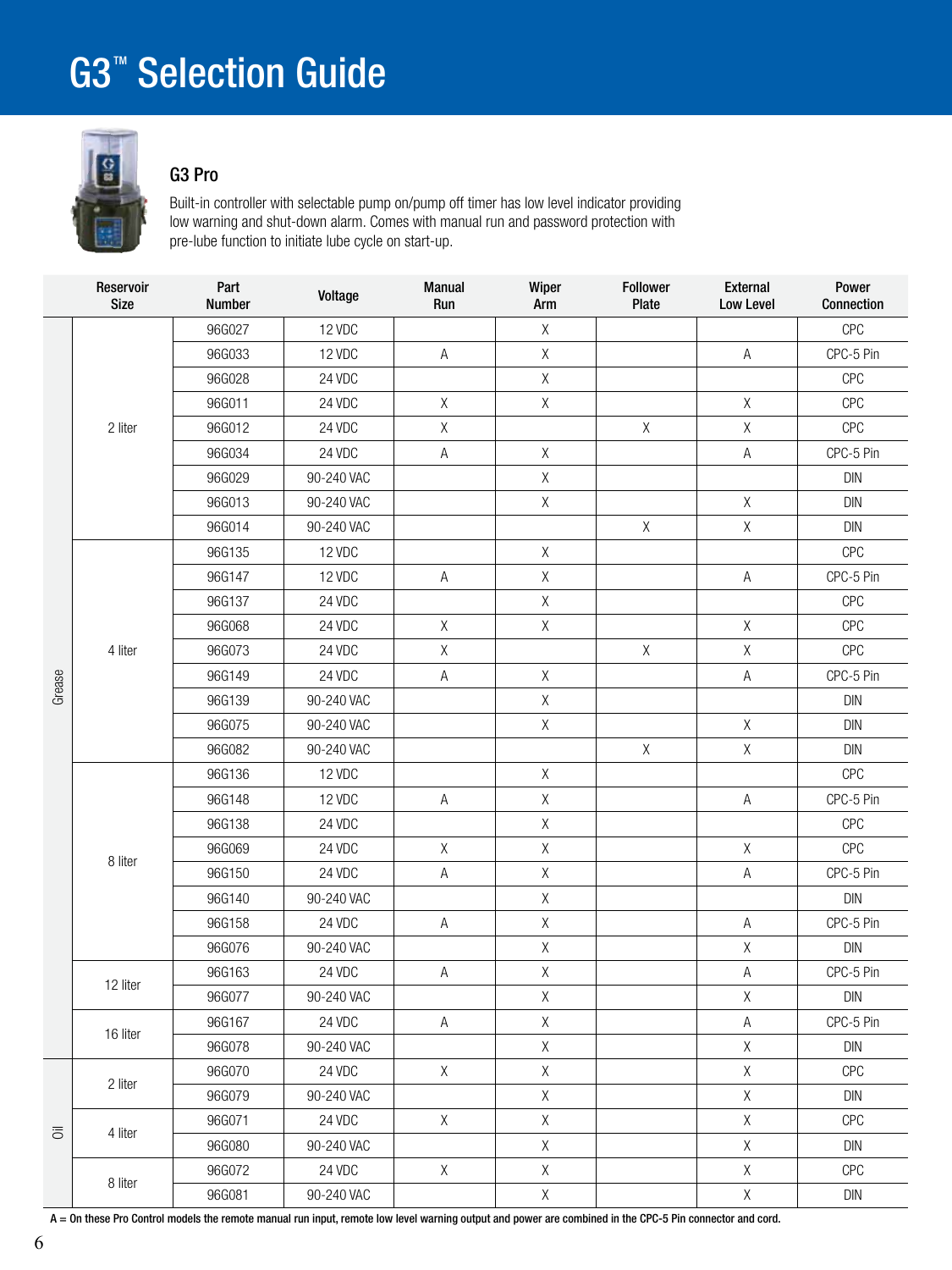## G3<sup>™</sup> Selection Guide



#### G3 Max

Built-in controller with selectable pump on/pump off timer has low warning and shut-down alarm or set up faults to an external alarm. Comes with manual run and password protection with pre-lube function to initiate lube cycle on start-up. Mix and match up to three cycle and pressure switches for custom installations and feedback. Machine count input is ideally suited for inconsistently used equipment. Optional Data Management System™ (DMS) uses a common USB port to quickly configure, store and transfer error log history to Excel® or Notepad® for longer equipment life and performance.

|        | Reservoir<br>Size | Part<br>Number | Voltage    | # of Cycle/<br>Press.<br>Input | Machine<br>Count | <b>Vent Valve</b><br>Output* | Alarm<br><b>Output</b> | <b>Manual Run</b> | Wiper<br>Arm | <b>Follower</b><br>Plate | <b>External Low</b><br>Level | Power<br>Connection |
|--------|-------------------|----------------|------------|--------------------------------|------------------|------------------------------|------------------------|-------------------|--------------|--------------------------|------------------------------|---------------------|
|        |                   | 96G030         | 12 VDC     | $\mathbf{1}$                   |                  |                              |                        |                   | Χ            |                          | Χ                            | CPC                 |
|        |                   | 96G021         | 12 VDC     | $1 - 3$                        | X                | Χ                            | Χ                      | Χ                 | $\mathsf X$  |                          | Χ                            | <b>DIN</b>          |
|        |                   | 96G035         | 12 VDC     | $\mathbf{1}$                   |                  | Χ                            | Α                      | A                 | X            |                          | Α                            | CPC-5 Pin           |
|        |                   | 96G031         | 24 VDC     | $\mathbf{1}$                   |                  |                              |                        |                   | X            |                          | $\mathsf X$                  | CPC                 |
|        |                   | 96G017         | 24 VDC     | $\mathbf{1}$                   |                  | Χ                            |                        | Χ                 | Χ            |                          | $\mathsf X$                  | CPC                 |
|        |                   | 96G018         | 24 VDC     | $\mathbf{1}$                   |                  | Χ                            |                        | Χ                 |              | Χ                        | $\mathsf X$                  | CPC                 |
|        |                   | 96G036         | 24 VDC     | $\mathbf{1}$                   |                  | χ                            | Α                      | Α                 | X            |                          | Α                            | CPC-5 Pin           |
|        | 2 liter           | 96G023         | 24 VDC     | $1 - 3$                        | Χ                | Χ                            | Χ                      | Χ                 | X            |                          | χ                            | <b>DIN</b>          |
|        |                   | 96G024         | 24 VDC     | $1 - 3$                        | Χ                | Χ                            | Χ                      | Χ                 |              | Χ                        | Χ                            | <b>DIN</b>          |
|        |                   | 96G032         | 90-240 VAC | $\mathbf{1}$                   |                  |                              |                        |                   | X            |                          | Χ                            | <b>DIN</b>          |
|        |                   | 96G019         | 90-240 VAC | $\mathbf{1}$                   |                  | χ                            |                        |                   | Χ            |                          | $\mathsf X$                  | <b>DIN</b>          |
|        |                   | 96G020         | 90-240 VAC | $\mathbf{1}$                   |                  | Χ                            |                        |                   |              | Χ                        | $\mathsf X$                  | <b>DIN</b>          |
|        |                   | 96G025         | 90-240 VAC | $1 - 3$                        | Χ                | Χ                            | X                      | Χ                 | X            |                          | $\mathsf X$                  | <b>DIN</b>          |
|        |                   | 96G026         | 90-240 VAC | $1 - 3$                        | $\mathsf X$      | Χ                            | $\mathsf X$            | $\mathsf X$       |              | Χ                        | $\mathsf X$                  | <b>DIN</b>          |
|        |                   | 96G037         | 90-240 VAC | $\mathbf{1}$                   |                  |                              | X                      |                   | X            |                          | Χ                            | <b>DIN</b>          |
|        |                   | 96G141         | 12 VDC     | $\mathbf{1}$                   |                  |                              |                        |                   | Χ            |                          | $\mathsf X$                  | CPC                 |
|        |                   | 96G159         | 12 VDC     | 1                              | Χ                |                              | Α                      | Α                 | Χ            |                          | Α                            | CPC-5 Pin           |
|        |                   | 96G151         | 12 VDC     | $\mathbf{1}$                   |                  | χ                            | Α                      | Α                 | χ            |                          | $\mathsf A$<br>Χ             | CPC-5 Pin           |
|        |                   | 96G096         | 12 VDC     | $1 - 3$                        | X                | χ                            | X                      | $\mathsf X$       | χ            |                          |                              | <b>DIN</b>          |
|        |                   | 96G143         | 24 VDC     | $\mathbf{1}$                   |                  |                              |                        |                   | χ            |                          | Χ                            | CPC                 |
|        |                   | 96G088         | 24 VDC     | $\mathbf{1}$                   |                  | χ                            |                        | $\mathsf X$       | X            |                          | $\mathsf X$                  | CPC                 |
|        |                   | 96G090         | 24 VDC     | $\mathbf{1}$                   |                  | Χ                            |                        | $\mathsf X$       |              | X                        | $\mathsf X$                  | CPC                 |
|        | 4 liter           | 96G160         | 24 VDC     | $\mathbf{1}$                   | Χ                |                              | Α                      | Α                 | Χ            |                          | $\mathsf A$                  | CPC-5 Pin           |
| Grease |                   | 96G155         | 24 VDC     | $\mathbf{1}$                   |                  | Χ                            | Α                      | Α                 | $\mathsf X$  |                          | Α                            | CPC-5 Pin           |
|        |                   | 96G103         | 24 VDC     | $1 - 3$                        | Χ                | Χ                            | Χ                      | $\mathsf X$       | $\mathsf X$  |                          | Χ                            | <b>DIN</b>          |
|        |                   | 96G113         | 24 VDC     | $1 - 3$                        | Χ                | χ                            | χ                      | $\mathsf X$       |              | X                        | $\mathsf X$                  | <b>DIN</b>          |
|        |                   | 96G145         | 90-240 VAC | $\mathbf{1}$                   |                  |                              |                        |                   | Χ            |                          | $\mathsf X$                  | <b>DIN</b>          |
|        |                   | 96G092         | 90-240 VAC | $\mathbf{1}$                   |                  | χ                            |                        |                   | $\mathsf X$  |                          | $\mathsf X$                  | <b>DIN</b>          |
|        |                   | 96G094         | 90-240 VAC | $\mathbf{1}$                   |                  | χ                            |                        |                   |              | Χ                        | $\mathsf X$                  | <b>DIN</b>          |
|        |                   | 96G118         | 90-240 VAC | $1 - 3$                        | Χ                | χ                            | Χ                      | Χ                 | $\chi$       |                          | Χ                            | <b>DIN</b>          |
|        |                   | 96G128         | 90-240 VAC | $1 - 3$                        | $\mathsf X$      | χ                            | $\mathsf X$            | $\mathsf X$       |              | X                        | $\mathsf X$                  | <b>DIN</b>          |
|        |                   | 96G142         | 12 VDC     | $\mathbf{1}$                   |                  |                              |                        |                   | X            |                          | $\mathsf X$                  | CPC                 |
|        |                   | 96G152         | 12 VDC     | $\mathbf{1}$                   |                  | Χ                            | Α                      | Α                 | X            |                          | $\mathsf A$                  | CPC-5 Pin           |
|        |                   | 96G097         | 12 VDC     | $1 - 3$                        | Χ                | χ                            | Χ                      | $\mathsf X$       | $\mathsf X$  |                          | $\mathsf X$                  | <b>DIN</b>          |
|        |                   | 96G144         | 24 VDC     | $\mathbf{1}$                   |                  |                              |                        |                   | Χ            |                          | $\mathsf X$                  | CPC                 |
|        | 8 liter           | 96G089         | 24 VDC     | $\mathbf{1}$                   |                  | χ                            |                        | Χ                 | $\mathsf X$  |                          | Χ                            | CPC                 |
|        |                   | 96G156         | 24 VDC     | $\mathbf{1}$                   |                  | Χ                            | Α                      | Α                 | X            |                          | $\mathsf A$                  | CPC-5 Pin           |
|        |                   | 96G104         | 24 VDC     | $1 - 3$                        | Χ                | Χ                            | Χ                      | $\mathsf X$       | $\mathsf X$  |                          | $\mathsf X$                  | <b>DIN</b>          |
|        |                   | 96G093         | 90-240 VAC | 1                              |                  | χ                            |                        |                   | X            |                          | $\mathsf X$                  | DIN                 |
|        |                   | 96G146         | 90-240 VAC | $\mathbf{1}$                   |                  |                              |                        |                   | χ            |                          | $\mathsf X$                  | <b>DIN</b>          |
|        |                   | 96G119         | 90-240 VAC | $1 - 3$                        | X                | Χ                            | X                      | Χ                 | $\mathsf X$  |                          | $\mathsf X$                  | <b>DIN</b>          |
|        |                   | 96G164         | 24 VDC     | $\mathbf{1}$                   |                  | Χ                            | Α                      | Α                 | $\mathsf X$  |                          | Α                            | CPC-5 Pin           |
|        | 12 liter          | 96G105         | 24 VDC     | $1 - 3$                        | $\mathsf X$      | Χ                            | $\mathsf X$            | X                 | $\mathsf X$  |                          | Χ                            | <b>DIN</b>          |
|        |                   | 96G120         | 90-240 VAC | $1 - 3$                        | Χ                | Χ                            | Χ                      | Χ                 | $\mathsf X$  |                          | Χ                            | <b>DIN</b>          |
|        |                   | 96G168         | 24 VDC     | $\mathbf{1}$                   |                  | Χ                            | Α                      | Α                 | $\mathsf X$  |                          | Α                            | CPC-5 Pin           |
|        |                   | 96G106         | 24 VDC     | $1 - 3$                        | Χ                | Χ                            | X                      | Χ                 | $\mathsf X$  |                          | χ                            | DIN                 |
|        | 16 liter          | 96G166         | 90-240 VAC | $\mathbf{1}$                   |                  | Χ                            |                        |                   | X            |                          | $\mathsf X$                  | DIN                 |
|        |                   | 96G121         | 90-240 VAC | $1 - 3$                        | $\mathsf X$      | $\mathsf X$                  | $\mathsf X$            | $\mathsf X$       | $\mathsf X$  |                          | $\mathsf X$                  | DIN                 |
|        |                   |                |            |                                |                  |                              |                        |                   |              |                          |                              |                     |

\*Requires purchase of a vent valve kit

A = On these Max Control models the remote manual run button input, remote alarm output, remote low level output and power are combined in the CPC-5 Pin connector and cord.